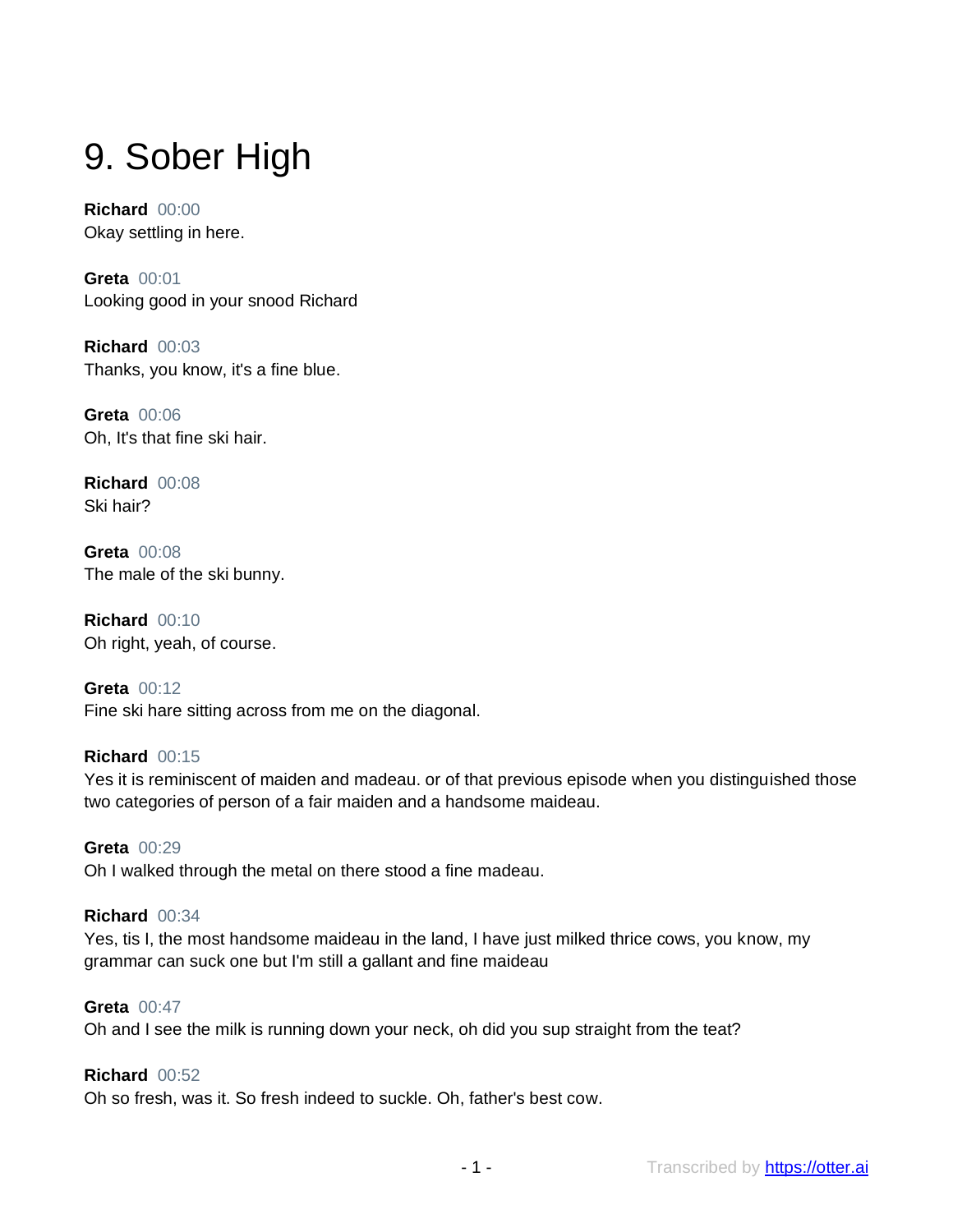**Greta** 01:00 Yes.

## **Richard** 01:01

Yes. You know what you're listening to folks, straight on in ya know.

## **Greta** 01:05 Creamy and..

# **Richard** 01:06

Gross [Musical intro](both singing) Richard and Greta, gonna make your lives better, today.

**Greta** 01:18 I would love to be milked by a maideau, if I was a female cow.

**Richard** 01:25 Just having a sip of my coffee you know, clear my head.

**Greta** 01:28 How are you this week, Richard?

## **Richard** 01:30

My brain rattles with the many bones of the week. You know, I shake my head and does it rattle with the skeletons, the new skeletons that now march their way towards the closet. You know? New skeletons for the closet each week. That's my philosophy. You know, let's get it fucking crowded in there. I want my closets to sound like a bag of rattling and bones. And I think you know what I mean?

**Greta** 02:03 Oh, yes, I do indeed know what you mean.

**Richard** 02:06 Got so many skeletons in the closet, it's like day of the dead parade in there.

**Greta** 02:10 Oh, yes. I'm just going to open a coke. Because I already started. Can you hear it?

**Richard** 02:14 Yeah.

**Greta** 02:15 Oh, it wants to be free.

**Richard** 02:16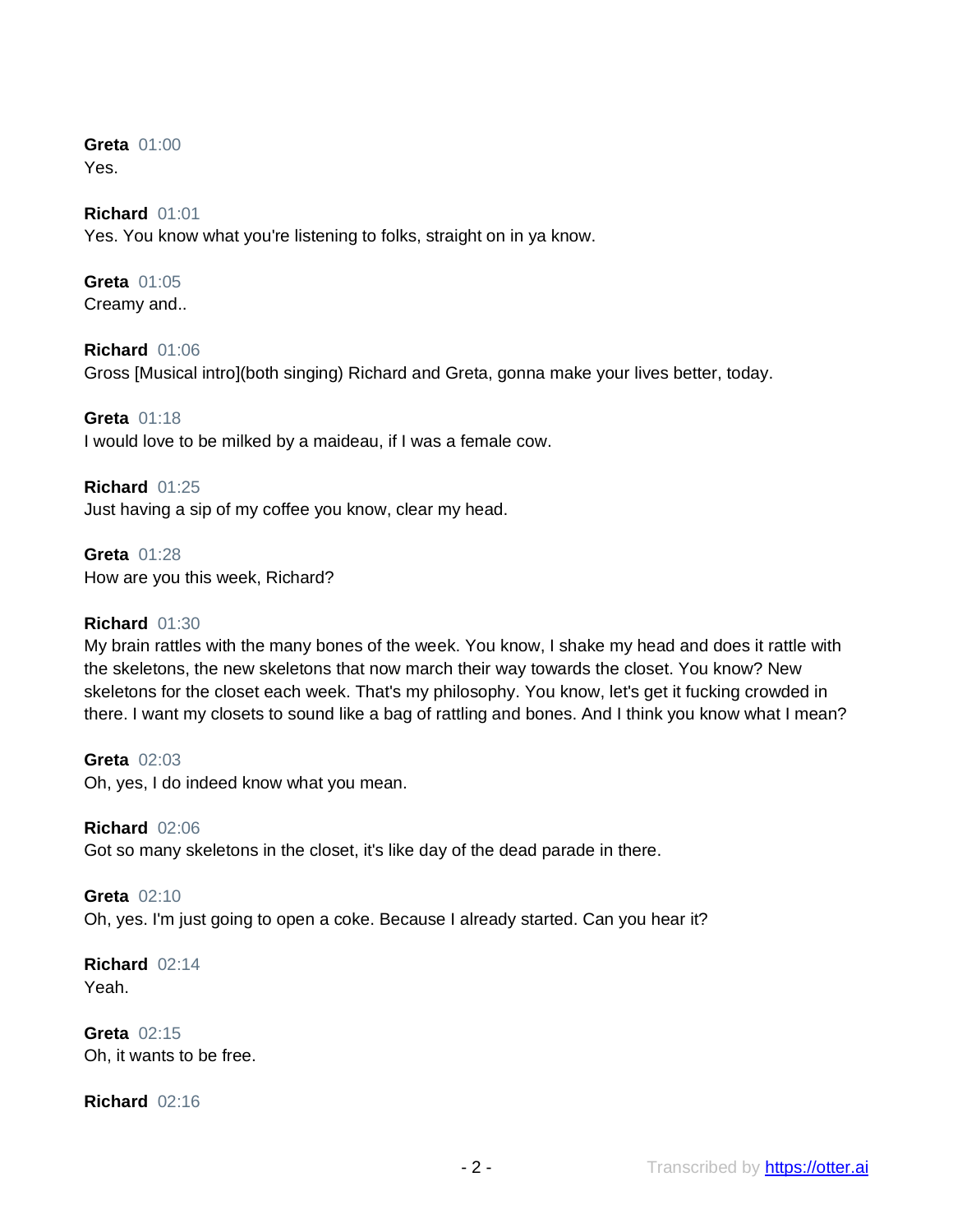Oh it's nice.

# **Greta** 02:18

Oh, I'm having a Diet Coke today. So.

# **Richard** 02:21

So, I wanted to take Greta out for a romantic day out and here in London, England, I was able to book yes, yes, I was able to book us in at the Highgate Cemetery for a nice walk through the tombs.

## **Greta** 02:42

He forwarded me the email of the receipt of the booking, making it official. That's where we were going. And there was our time slot between 2:30 and 3. And so isn't it nice to have a plan sometimes, you know what you're doing?

## **Richard** 02:56

Yeah, you know, just to have that booked in and go "Oh, yeah, we have want to worry about, oh, let's be lost and listless all day" We know we're going to the cemetery. Yes. gave our QR code to the maideau at the door. Waltzed into the cemetery.

## **Greta** 03:12

Oh, and it doesn't it strike me. Do you remember that proper dick head, who was swaggering around and oldie boots and he had a help, "I'm here to help" written on his back and you had a weird gait that said "I, I am King of the tombs".

**Richard** 03:29 He was such a knob. What the fuck.

# **Greta** 03:32

Long hair and like a plague man's hat or something?

## **Richard** 03:36

Yeah, just walking around like I am the man of the tombs. Oh, I know the dead and you do not. I am he who walks the grounds, such a shitbag attitude that guy had.

#### **Greta** 03:50

And we got that without- you know, it was a nonverbal transmission of his shitbag soul.

#### **Richard** 03:56

[Musica intermission] (singing) Five stars You were surrounded by mausoleum walls on either side, open to the sky, mind you.

# **Greta** 04:05

They are, these crypts they're like stables. You know you walk past them. You can imagine making a booking. I mean, you have to book early to get one of those.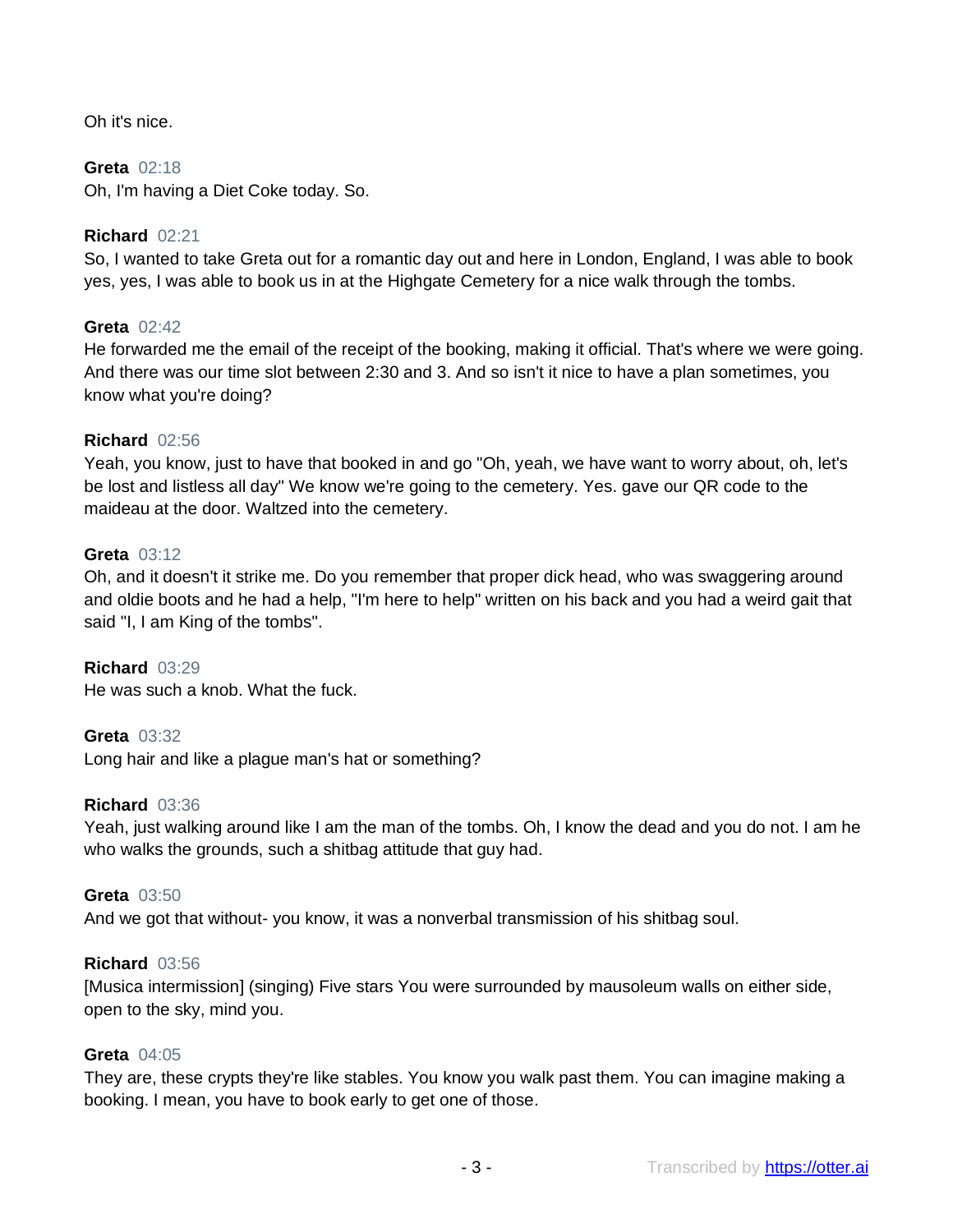# **Richard** 04:12

And it's not a table. It's a shelf.

## **Greta** 04:14

It's a cold stone ship. That's where we're going Richard. It's not what you'd like. I mean, if you could choose I mean which kind of one do you want? Do you want one that's covered in ivy, or do you want one of those tomb things? What are you after?

# **Richard** 04:26

A statue, you know what I don't support this, and so it is hypocrisy. Deep down I think "oh just return to the earth" but I think I would like a fine statue of myself wearing a towel around my waist.

# **Greta** 04:39

Fresh from the shower.

# **Richard** 04:40

Fresh from the shower but the shower at the gym. So I'm also wearing sandals to keep the fucking bacteria from giving me athlete's foot, you know?

#### **Greta** 04:47

Oh, and safe in the afterlife that way.

#### **Richard** 04:49

Yes. I'm just standing there in marble. I've given my johnson a little couple extra pumps so that I don't look too unendowed. Just give it a couple swift ones just to fill it out a little bit in the changing room.

#### **Greta** 05:04

Oh, the secrets that we do not seem-

**Richard** 05:06 Tricks of the trade, you know?

# **Greta** 05:07

Oh a fine trick of the trade. I lost my shit and the grocers on the way home, I don't know if it was because I was feeling with macabre after the cemetery, but god all those walking living around there, on the ladder in the way the hot sauces.

#### **Richard** 05:22

She give a little shove to the ladder. And then what happened, did you lose your nerve?

# **Greta** 05:26 I lost my shit.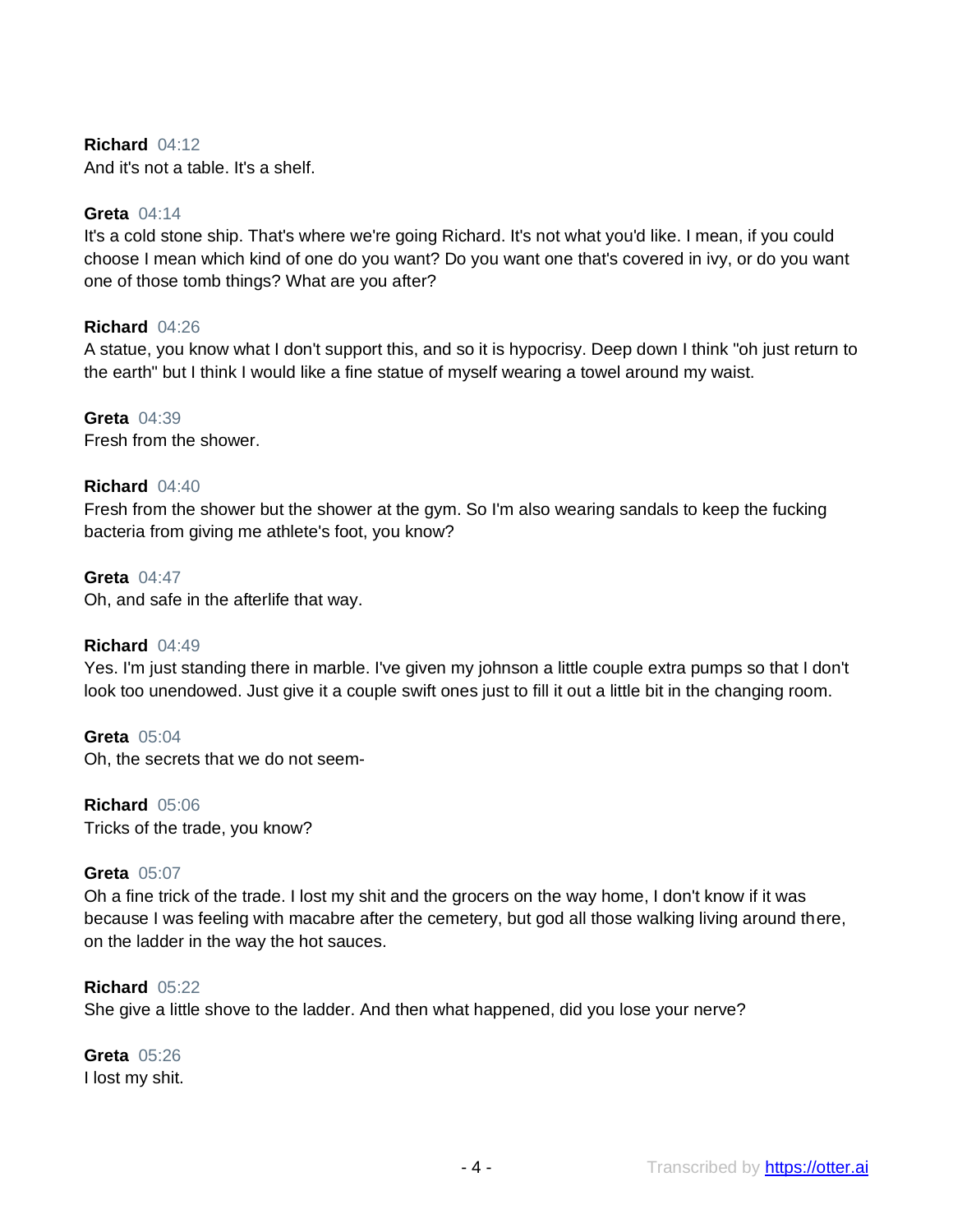**Richard** 05:27 Right.

## **Greta** 05:27

I went over and started looking at the cheeses. Can't wait around all day for hot sauce. And then you made all of my dreams did move the ladder.

# **Richard** 05:37

You know, I didn't. Full disclosure. I walked over there. And then, you know, does a sexist world we live in as soon as I was near the hot sauce. Up came a maideau, and said, "Look, I'll move that letter for you. Would you like to try any of these fine Piccante salsas" I said "yes, please. And what is your name?" And he said, "my name is Richard". And I said "what a coincidence, so is mine", and we kissed and his breath smelled exactly as mine did. And his beard wove into mine like so many tapestries of horsemen, and Norse gods.

# **Greta** 06:20

Oh, it's beautiful return if I could sleep on a blanket of your two woven beards, wouldn't I feel supported. A slung hammock, beard on beard. One Richard each end and don't I swing and soothe in between.

06:36 [Musical Intermission]

**Greta** 06:39 I got you acherry coke. Richard

**Richard** 06:41 Oh that's nice.

**Greta** 06:42 When's the last time you had a cherry coke?

**Richard** 06:44 Oh, it's probably only been about a year. I guess.

**Greta** 06:47 Okay, you'll be alright.

**Richard** 06:48 Yeah. It's like riding a bike.

**Greta** 06:50 Would you like to move on to listener questions or product review?

**Richard** 06:54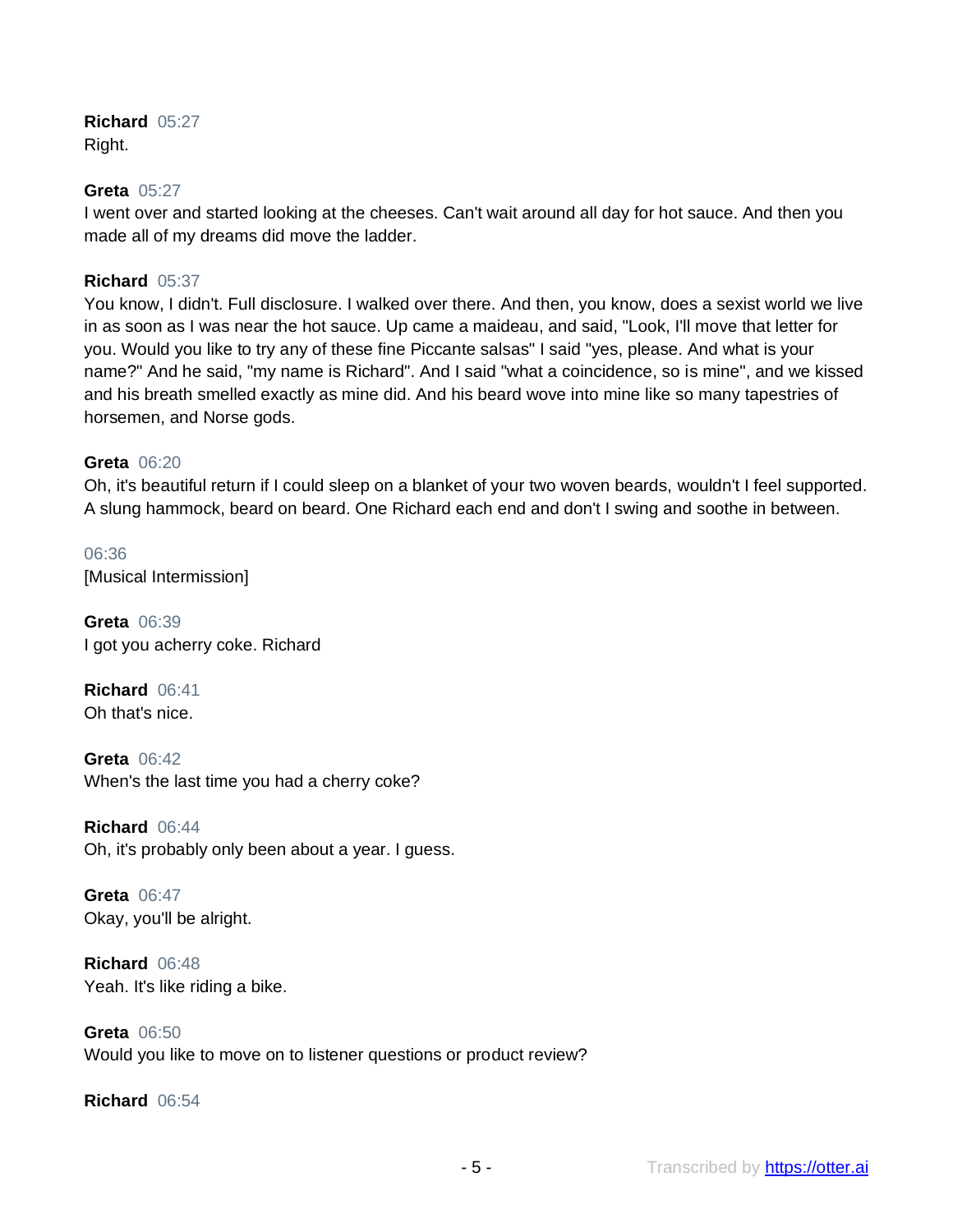Sure, you know.

**Greta** 06:55 I wondered Richard.

**Richard** 06:57 Yes.

**Greta** 06:57 If you would review for me, the Starbucks app.

# **Richard** 07:01

This app by Starbucks, how about no stars books? Because, fuckin, the worst. I think it's made to drive people slowly insane. I would rather have my scrotum fashioned into a fine coin purse for some distant royal, than to use the Starbucks app.

# **Greta** 07:24

Yes, it fucks your mind. Do you know? Yeah, I'm gonna fuck you. And you can't fuck me back because I'm impenetrable.

## **Richard** 07:31

Yeah, no stars-bucks. So here's a product review for you.

**Greta** 07:34 Yeah.

**Richard** 07:35 Um, last night we went up on the hill like we often do.

**Greta** 07:39 Yes, we did.

# **Richard** 07:40

And you know, and normally we go home and take a few beers and smoke a joint. Last night you know, since we're on the sobriety wagon we decided to get high sober.

#### **Greta** 07:51

I hope my parents aren't listening, mom and dad on your deathbed you know don't worry about me I don't have a problem but yes a little have weed every now and then, a little marijuana I find very nice.

#### **Richard** 08:04

And greatest parents if you are listening and we're already in trouble, maybe just try it, try it sometime, you know.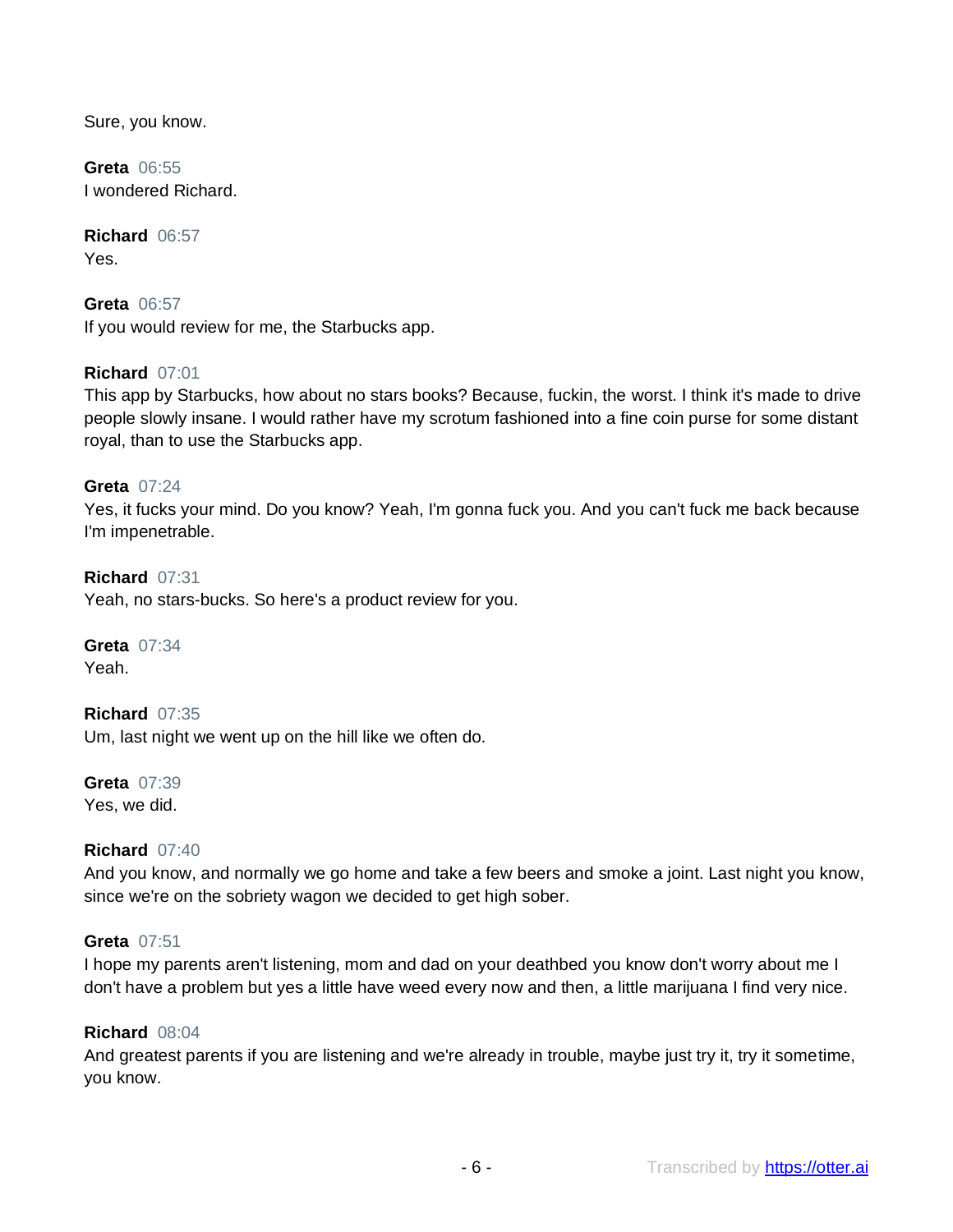## **Greta** 08:08

Might chill you the fuck out, you know.

## **Richard** 08:10

Might chill you on down. Just smoke a joint occasionally. It's not so bad.

## **Greta** 08:13

Not so bad. Not like hardening your arteries with all those.. Anyway, I'm leaving my mom and dad alone. Yes, so we're on the hill. It's breezy. You know, I found that we didn't prepare or since we didn't have beers for some reason I didn't have my beer glove, which I like to drink with. So my fingers were cold. We didn't bring the plank that we normally sit on, it was like it was like we forgot everything, who we were, and so we found ourselves on the barren hill and blowing wind, and a little joint, you know, that was blowing out every two seconds because my lighter wouldn't light it, but, there is a clean feeling to the sober high.

## **Richard** 08:54

And it takes the edge off of going sober, for sure.

## **Greta** 08:58

Helps a lot a little, doesn't it, enhances, enhances and as I relieve myself by tree and the small light from the Narnia style lighting, they are like old street lamps.

#### **Richard** 09:09

Yes, lampposts and fawns. Yes, they're hither and there.

#### **Greta** 09:12

Lovely antique lampposts. This was a beautiful moment, you know by the tree where I thought "Well listen, you see guys standing around the whole time, you got to forgive the odd lady you know who has to squat." I can pull my pants down from under my coat for a yoga pose down the way to relieve myself but on the way up, one must lift the coat and have buttock shine like moon before you can pull your trousers up.

#### **Richard** 09:36

It's like um, when you know, I don't know if you've ever sat and had sunlight coming through the window and hits the face of your watch or your phone and you, you watch the reflected light dance around on the ceiling or the walls as you, as you move your wrist. Yes, tis like that.

## **Greta** 09:57

Yes, and shone a light on Richard's face, did my butt.

#### **Richard** 10:01

It was a bat signal that I will not forget

#### **Greta** 10:04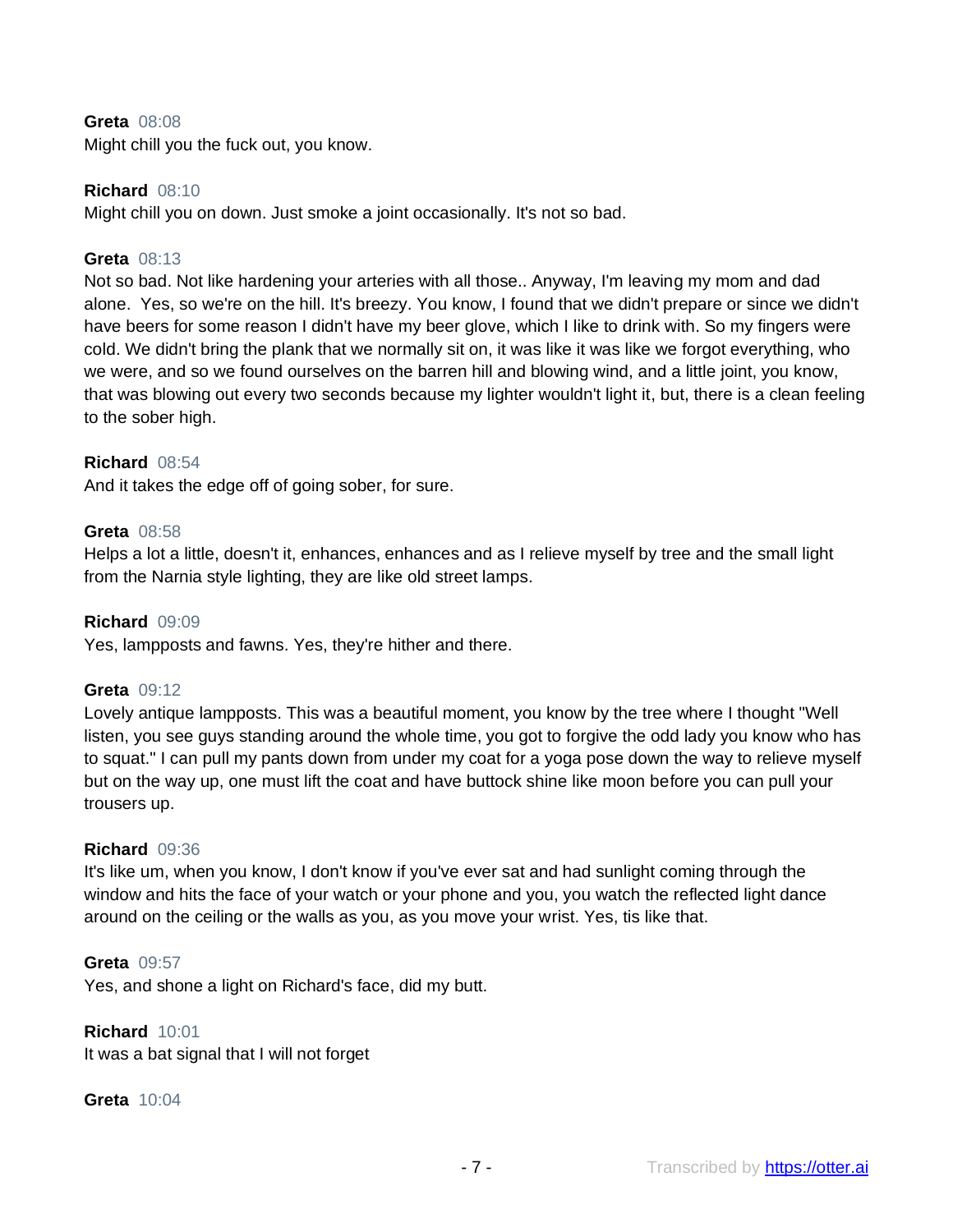Yes, it was a roving focus spot.

**Richard** 10:07 A roving spotlight.

**Greta** 10:08 Yes, I had to angle my spotlight angle my ass just so. There he is.

**Richard** 10:14 Here I am.

**Greta** 10:33 Do you want to review the Furminator?

# **Richard** 10:35

The Furminator is a cat brush that I use to groom our small new arrivals. Minnow, tis a Siberian cat and so has a thicker coat as he is from Siberia. Listen, he gets a little gross, he likes to roll around in his meat chunks in gravy. And it is a fine hair gel that spikes his do. And it makes him less pleasant, though he is the pleasantest critter in the wood. So yes, the Furminator works quite well, if you can use it while your cat's asleep. Otherwise, it will bite you and claw you and draw blood from your fingers and arms. So steady she goes. (singing) Can you do? Listener questions?

**Greta** 11:28 Listener questions.

**Richard** 11:30 Okay, or business plans?

**Greta** 11:32 I have a business plan.

**Richard** 11:34 Okay. Should we introduce this a little bit.

**Greta** 11:36 Ok, often on the hill we come up with business plans.

# **Richard** 11:39

Yes. And we thought we'd like to share this with you. Because getting the most out of your partner doesn't just mean oh, let's all have a massage day. How do you work together as business partners?

# **Greta** 11:51

Business partners come up with business ideas and support each other's business ideas.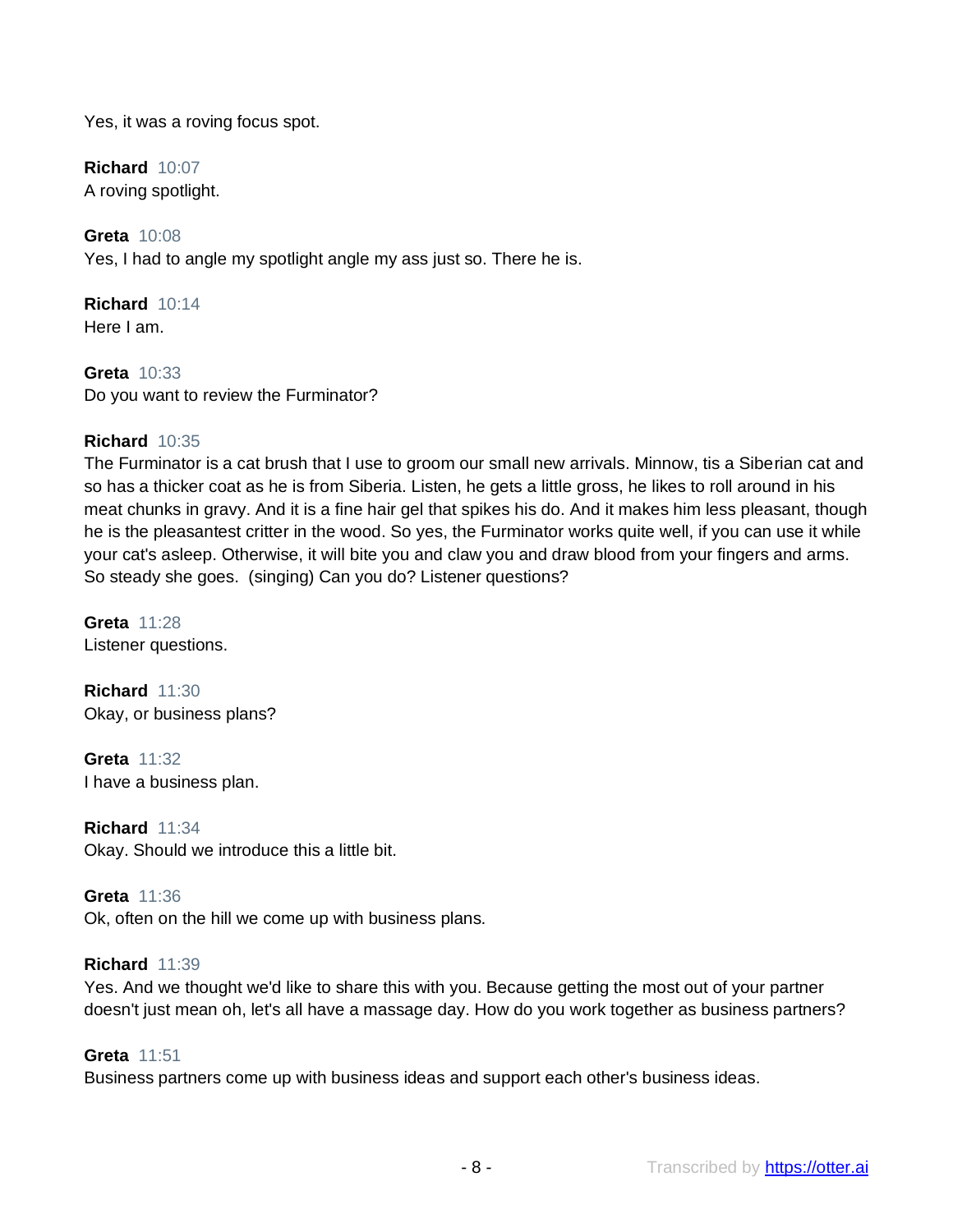# **Richard** 11:56

Exactly, you know, couldn't have said it.

## **Greta** 12:00

Yes, I had one the other night. I was carrying the cokes and the cherry coke. Why not have a beer with a lid and keep the fizz. And you can also go on your tube journey. You know, put it in your handbag.

**Richard** 12:13 Yeah, get out the other end. Nice warm beer waiting for you.

**Greta** 12:16 Exactly, exactly. And keep the fizz, beers with lids, comes with its own little jingle.

## **Richard** 12:22

So there you go. That's a product and a slogan you know, so that you business minded out there. You know if you want to get in touch

**Greta** 12:31 Richard, can we have a pickle break?

**Richard** 12:33 Pickle break? Yeah.

# **Greta** 12:35

Got some pickles here. Cornichon. Well, the brand is Bodrum, just open these. Oh shit, I can't? Can you open those?

#### **Richard** 12:43

I'm worried it's gonna spill everywhere in cover me in brine. Gotta give it a few spanks. I'm grating my teeth. Look, it's a hard one folks. Ah, tell you what.

**Greta** 12:55 He's gone to the kitchen.

#### **Richard** 12:56

Come back with a wooden spoon. I'm just going to tap around the lid. No idea if this works. If it does, there's another business idea. Fuck me and call my Christ. I'm going to run it over some hot water folks.

#### **Greta** 13:13

Other way round I think he means. He's excited now. He's all revved up.

**Richard** 13:19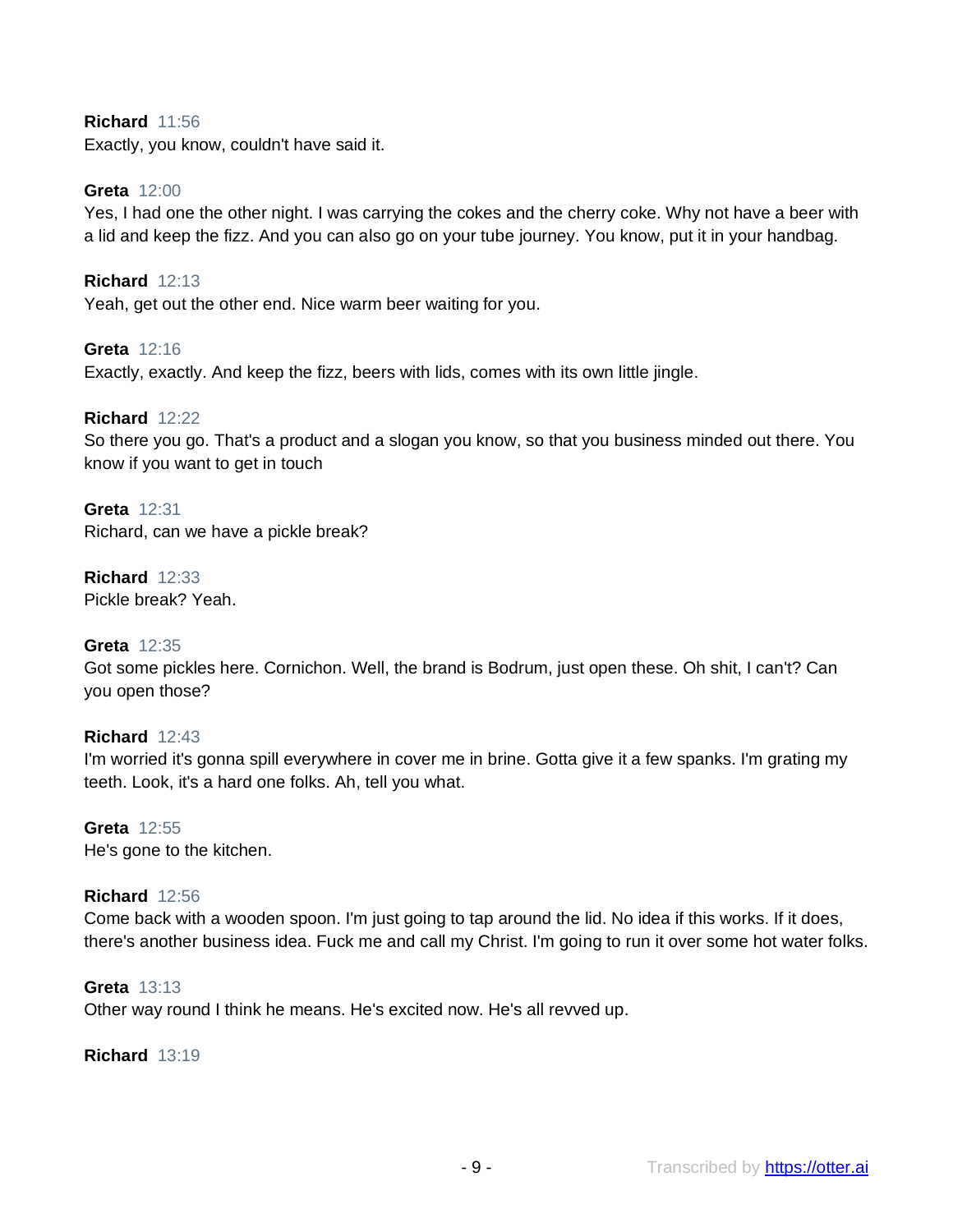So I'm back just momentarily. It takes about a minute for the faucet to go hot. So I'll just keep struggling with this jar. In the meantime, I'm using all my strength, my pectorals, my triceps, biceps, you know all the muscles. Oh, I did it. I did it. I can turn off the water.

# **Greta** 13:37

I think naming his muscles is what gave you that little extra push.

# **Richard** 13:42

Two forks.

# **Greta** 13:43

Oh, I like the brine. I'll sip from the brine, and you can spearfish.

## **Richard** 13:48

I'll come back on my side here. No. Cornichon sounds like a like a guy named Sean making bad jokes. You know? That was the sound of a pickle jar lid hitting a guitar.

#### **Greta** 14:00 Cheers.

## **Richard** 14:01

Cheers. Just spearfishing. Okay, got one on the end of my fork, working for the gherkin, you know what I mean. That's a fine snack.

**Greta** 14:12 I'm three down the hatch

# **Richard** 14:14

Ah, me too.

# **Greta** 14:15

Do you know what is divine? And we have this in Dallas, you can deep fry these motherfuckers.

## **Richard** 14:20

You really can. I was thinking about those today actually, thought we should give the listeners the recipe.

#### **Greta** 14:25

It's basically pancake mix. You get a cup of flour, a cup of milk, cup of nothing else, and an egg. You beat that together, a tiny spoonful of bicarbonate soda. And there you have the first thing, then you need some pinko? Panko? Bedcrum?

# **Richard** 14:41

Pinko bread crums.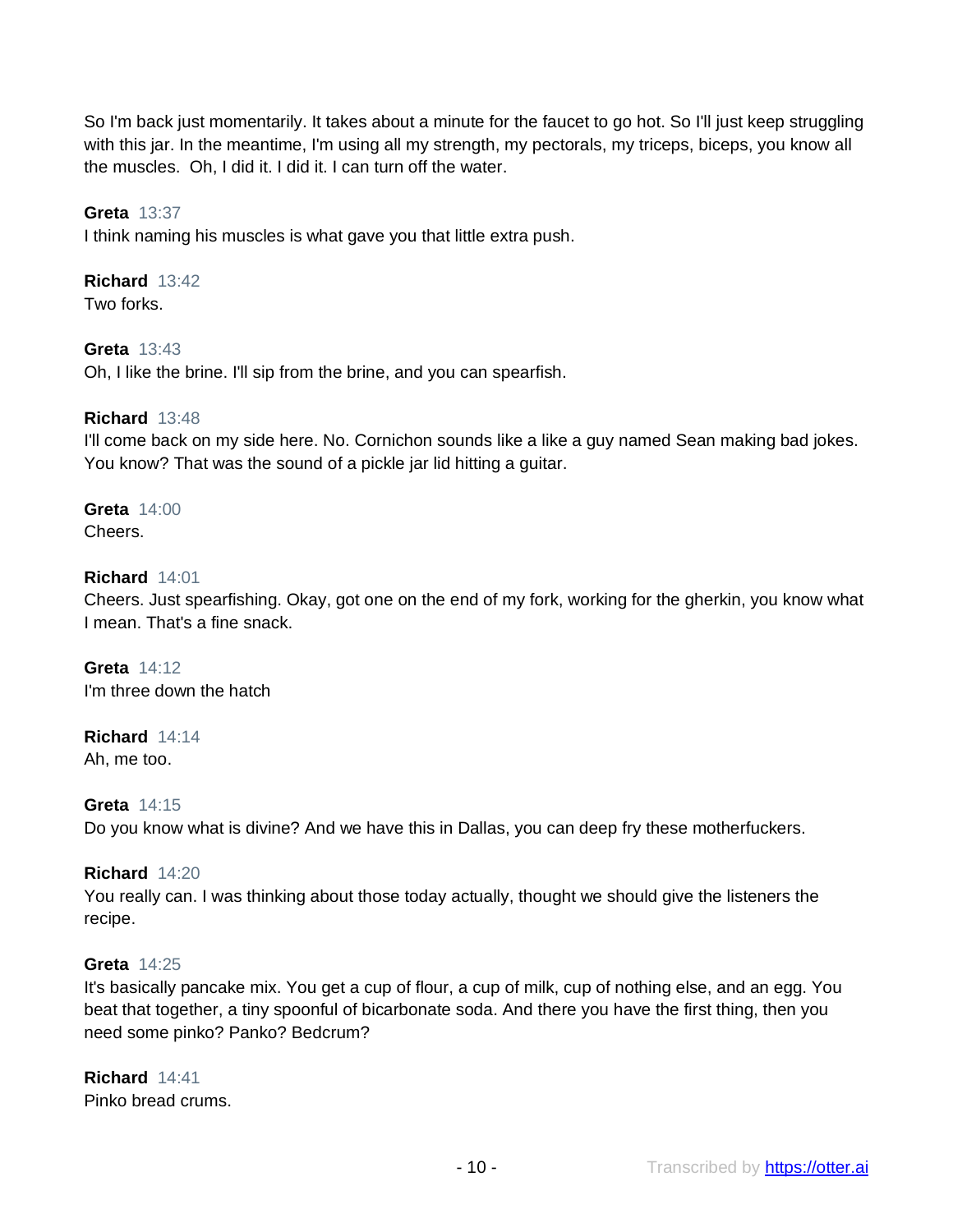**Greta** 14:43 I said bedcums but I meant breadcrumbs.

**Richard** 14:45 Oh yeah, don't mix those up.

**Greta** 14:47 You do the dipping. I do have the frying. We each have our roles.

**Richard** 14:50 We have our roles when we're frying up pickles.

**Greta** 14:54 I use quite a lot of vegetable oil for sunflower oil.

**Richard** 14:59 Yes, a high smoke point oil, nut oil or a sunflower oil is recommended.

**Greta** 15:07 They are fucking delicious Richard.

**Richard** 15:09 Now it's worth pointing out these are sliced long ways.

**Greta** 15:13 Yes long section filets.

# **Richard** 15:15

Gherkin filets, long ways, dip them in the batter, dip the battered pickle slice into the bread crumbs, and then lower them into the frying oil. It's so good folks. You might want to use a ranch dressing to dip them in or whatever sort of dressing you're like, you know.

# 15:37

[Musical intermission](Both singing) I dig it.

**Greta** 15:39 Ok, so it's time for our surprise segment?

**Richard** 15:41 Probably so, huh? You're gorgeous.

**Greta** 15:44 Oh, that's so nice Richard, I think you're beautiful.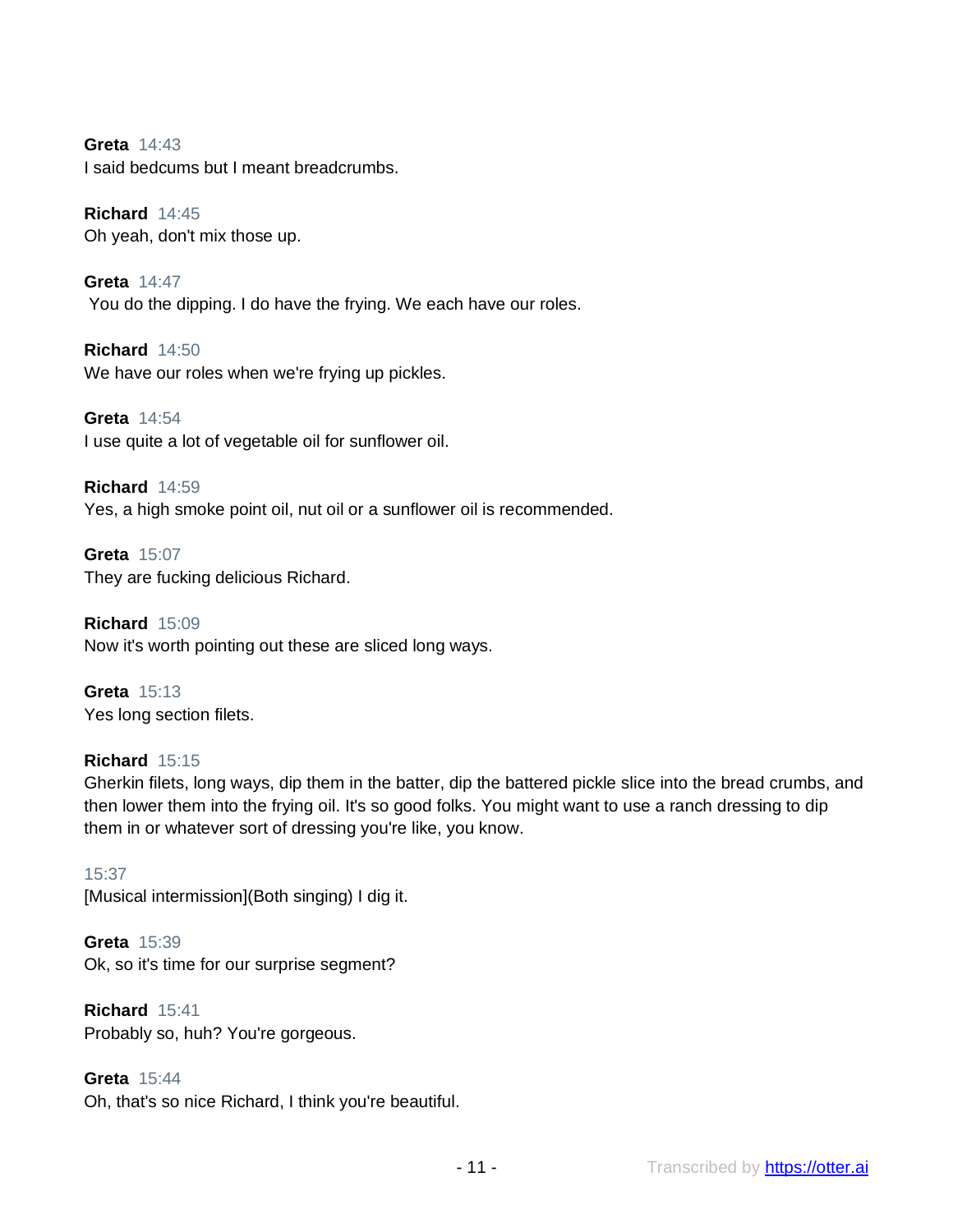**Richard** 15:47 I love ya.

**Greta** 15:48 I love ya too.

**Richard** 15:49 I love seeing you over there.

**Greta** 15:51 Oh, that's nice. I am over here.

**Richard** 15:53 Yeah.

**Greta** 15:53 And you're over there.

**Richard** 15:54 Yeah

**Greta** 15:55 Your hair is funky today.

**Richard** 15:57 Is it cool or weird?

**Greta** 15:59 No, it reminds me of the fine pigeon of New Mexico.

**Richard** 16:03 Oh.

# **Greta** 16:03

Well, listen, Richard. Yes, it does strike me how you can caress the microphone with your dulcet tones. It gives me a shiver and I know there's a word for this or set of letters for this, ASMR, so I want you to take us down to an ASMR level of what does it sound like when you're actually whispering like this.

**Richard** 16:24 Yes, ASMR.

**Greta** 16:27 Could you talk me through the cupboard under the sink?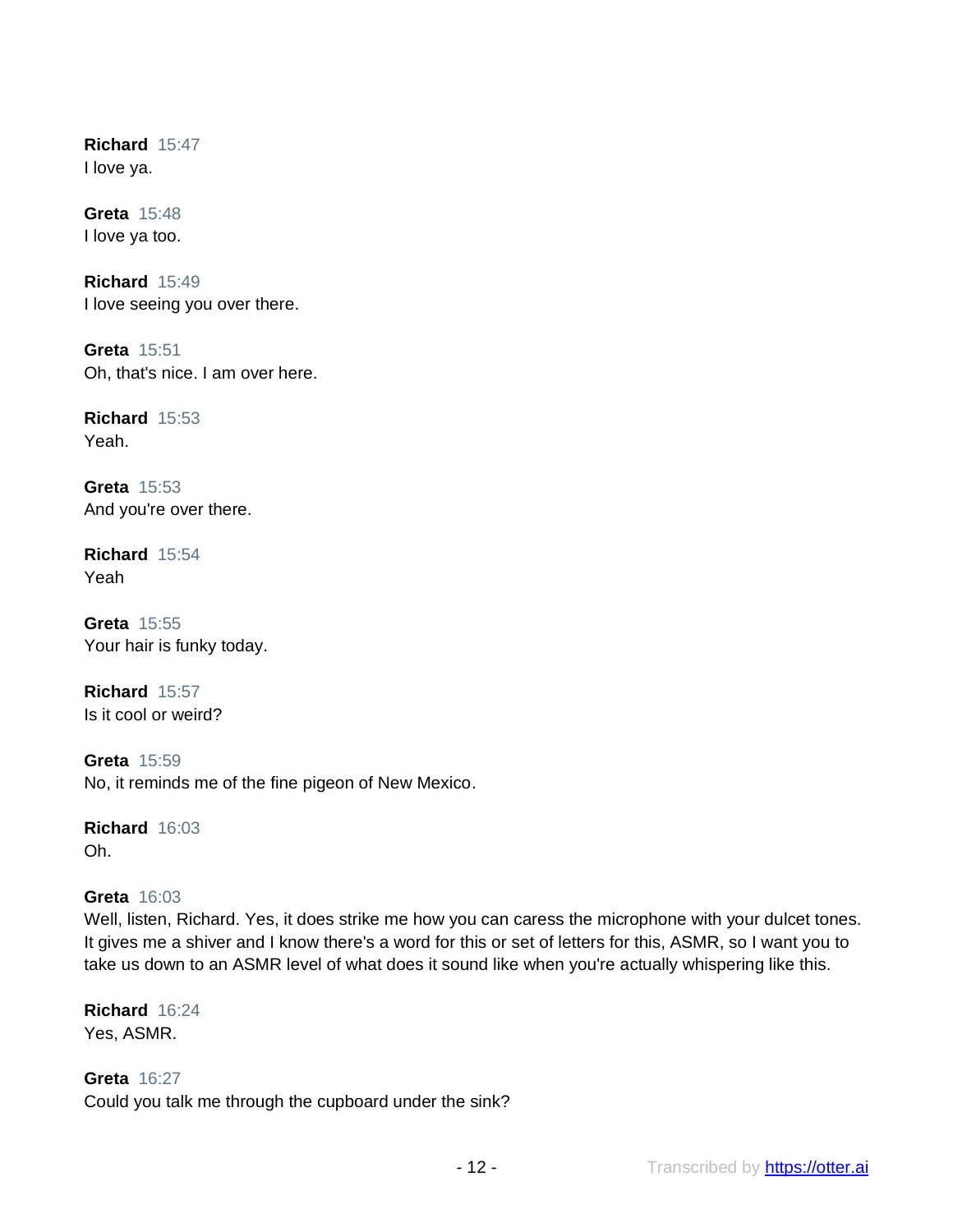# **Richard** 16:34

Here's a little ASMR whispering for you. It might give you the creeps or might relax you, you know different strokes for different folks but here's what's under the sink. It's not a cupboard so much as a drawer. And it's slides out, and there's a bin and it's white. And the colour of it really highlights the gross you know you could do with a wash. That is the centerpiece of this drawer and surrounding that there are other things like cleaning products

# **Greta** 17:07

Clicking Richard, I can't stop my mouth clicking this is gross. How do I stop it? Oh no stop it Richard that's you that's not me. Oh my goodness. That is wow. That is odd noise. Oh yeah. Oh, Jesus. What is that, you can come out of the cupbaord now.

# **Richard** 17:25

Thanks, you know. Oh, it was nice in there.

**Greta** 17:29 Thank you so much for the surprise segment Richard.

17:34 [Musical Intermission](Both singing) We're sorry.

**Richard** 17:38 Would you like your surprise segment Greta?

**Greta** 17:40 Oh, I can't wait for the surprise.

# **Richard** 17:42

Greta has provided for us some mobile microphones. Your surprise segment will be on a walk out of doors. Just getting these little microphones out. You know word to the wise if you have a sunglasses protective pocket and your gear bag you can use it to transport and avocado for your lunch.

**Greta** 18:08 It's nice to go outside with you Richard.

**Richard** 18:10 It's nice to go outside with you you Greta. Close the door we're gonna go for a walk.

**Greta** 18:17

I know but did you want to check that that was.. that button's been a bit dicey.

# **Richard** 18:22

I hope I got the key. Yeah I do. Just coming through the gate, close that up.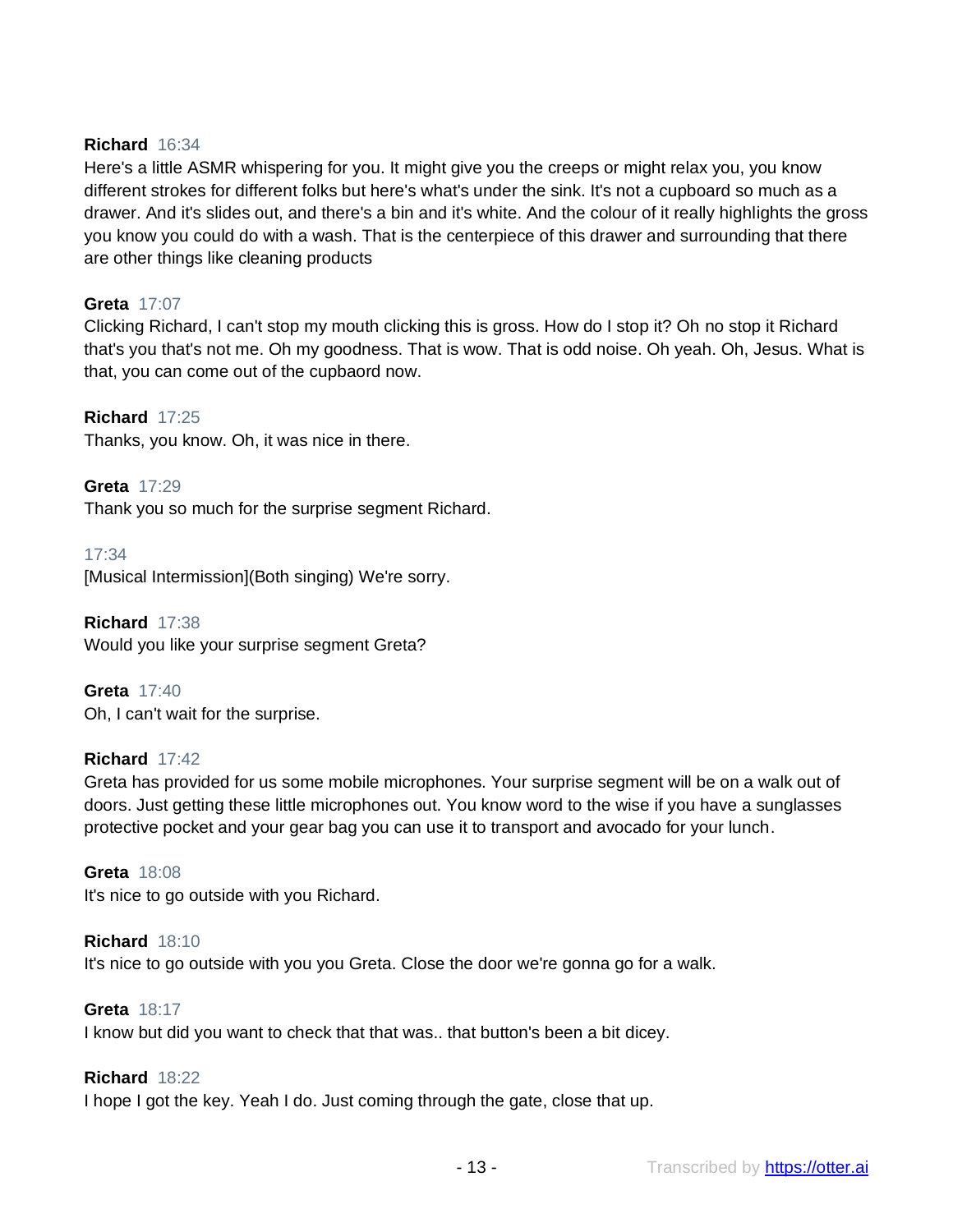**Greta** 18:28 Oh a lovely pink sky, look at that, penis pink.

**Richard** 18:33 Whoa, so surprise segment

**Greta** 18:35 Yes.

**Richard** 18:36 in the great outdoors.

**Greta** 18:37 What is this Richard?

**Richard** 18:39 This is a ground mounted trampoline.

**Greta** 18:41 How exciting.

**Richard** 18:42 Here in the park, I discovered it on the walk the other night. Oh you did? I thought, I must show this to Greta.

**Greta** 18:48 So it's flush with the ground, it looks like a drain or something, you know what like a manhole cover?

**Richard** 18:53 Yes

**Greta** 18:54 Because it's square and inside there is a lattice of elastic, like a pie covering, should I step upon?

**Richard** 19:00 What is it like to defy gravity?

**Greta** 19:03 Oh right, to defy gravity?

**Richard** 19:06 Yeah, you know.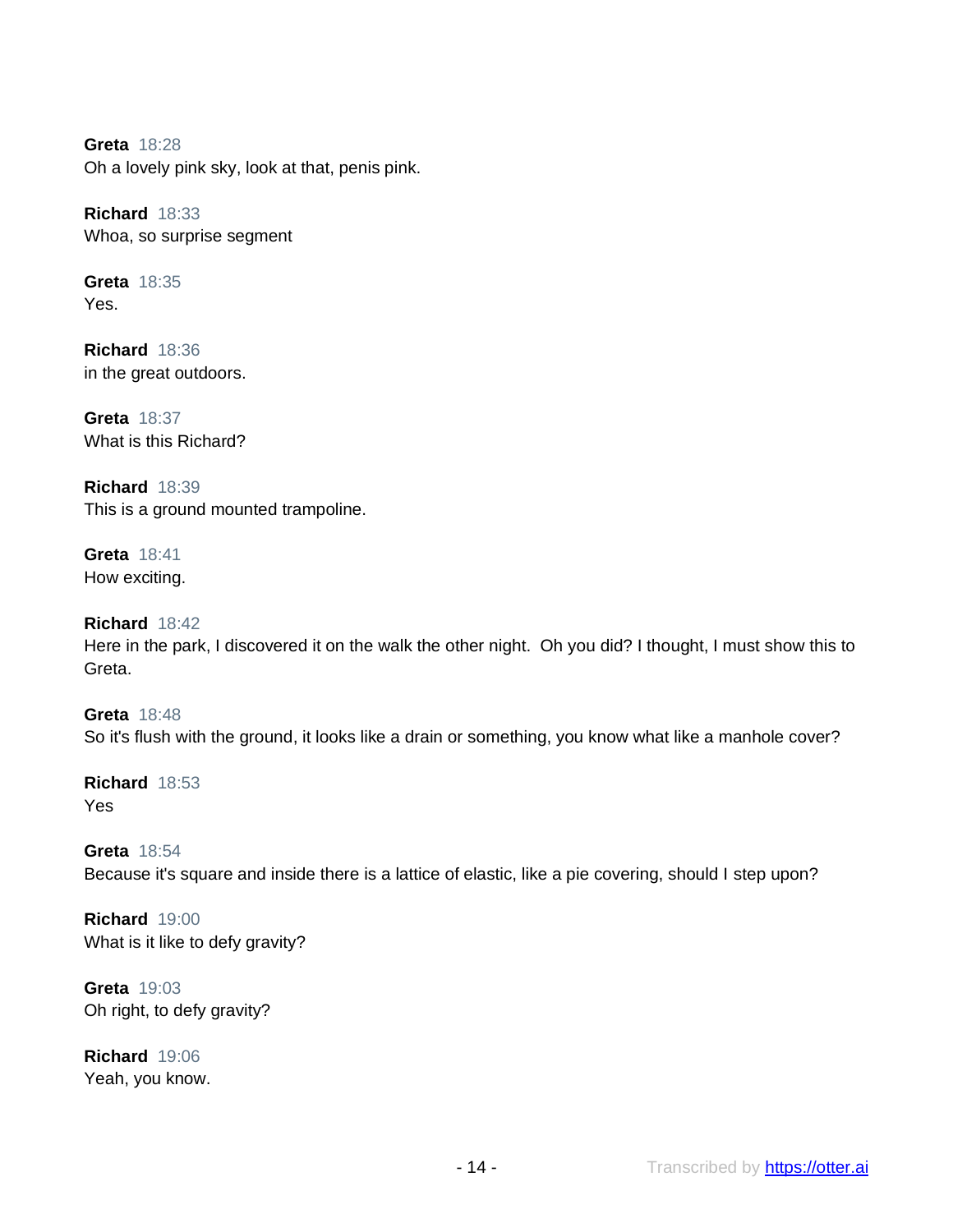# **Greta** 19:08

You know I'm gonna take a little step. Oh, and there was a buoyancy to it. Oh, it's very nice. I'm bouncing Richard. Oh, my hair does flap like a, like a Basset Hound ear on either side. My face you know, oh to defy gravity, makes me feel you know I can feel my my tits going up and down, and my ass going up and down, you know. We need look no further for magic than ourselves. Because we are, in fact a great coincidence of existence. Totally arbitrary and beyond what magic can offer.

## 19:10

[Musical background music and transition to inside]

## **Richard** 19:46

Yes. Thank you for that, that fine walk, and journey to the trampoline.

#### **Greta** 19:54

Thank you, Richard for the adventure. What have we learned today?

## **Richard** 19:59

Yes, what have we gained from our partners? How have we been challenged and broadened and bettered, and battered. That's one thing we learned how to fry pickles and make some tasty.

#### **Greta** 20:10

Not so much dish as an event. You can put this idealical music on while you eat them.

#### **Richard** 20:17

You know, it's a highly recommended evening, some fried pickles or some fine blues music, speaking of music, shall I sing us out.

**Greta** 20:26 Yes.

**Richard** 20:29 But we can do it together, you know.

**Greta** 20:31 No, you do it, ya know. Go on Richard, want to hear you sing.

**Richard** 20:38 (singing) How to get the most

**Greta** 20:40 That's beautiful.

**Richard** 20:41 (singing) How to get the most, out of your partner